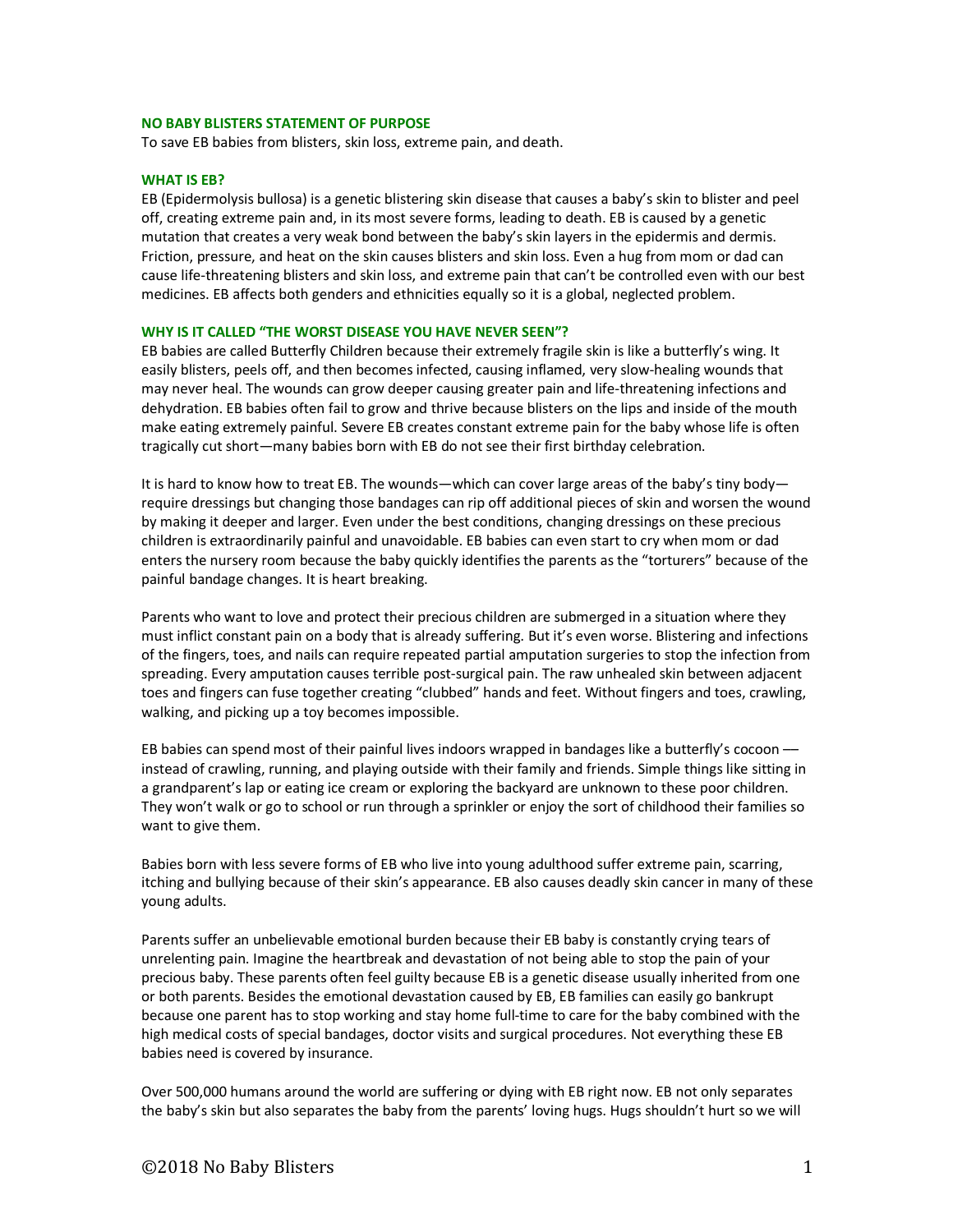work tirelessly until we fund and find a cure to stop EB's blisters, skin loss, extreme pain, and death.

### Yes, EB is the worst disease most people have never seen.

## **WHAT CAN WE DO RIGHT NOW TO HELP EB BABIES?**

First--we need to stop the pain and deaths of hundreds of thousands of babies and children with EB by donating to our Fast Cure Plan. Your donations are tax deductible. Rare genetic blistering skin diseases do not receive the same funding from the medical establishment as do more common lifestyle diseases like heart disease and smoking. Tragically, EB babies are routinely neglected by modern medicine research funding while their parents can only watch them suffer excruciating pain and death. It is time for the neglect and injustice in medical funding to end.

Second—partner with us. No Baby Blisters is global movement of loving people who have joined together to save EB babies. We invite you to join us today. Your love and financial help can put an end to EB babies' pain, suffering and death. These precious babies with their skin blistering off are fighting to stay alive and urgently need our help. Take a moment and imagine what your donation can do.

- Imagine your baby in extreme pain and there is nothing you or your doctor can do to help stop it.
- Imagine knowing that your baby may not live to celebrate the first birthday, or her/his teenage years due to infections or skin cancer.
- Imagine the painful daily bandage changes over large areas of your baby's body.
- Imagine your baby crying every time you walk into the room because you are the one causing more pain with every bandage change.
- Imagine not being able to hold and hug your baby because it could cause blisters, skin loss, extreme pain and infections.
- Imagine your baby not being able to crawl, walk or pick up a toy because the partial amputations and fusions of toes and fingers.
- Imagine the hungry cries of your baby, who cannot eat or drink enough due to blisters in the mouth, leading to malnutrition and slow physical development.
- Imagine your lack of hope because EB research is not being properly funded.

Third—make a commitment. EB babes have a terrible future unless we choose to end the neglect and injustice in medical funding. We are already making a difference in many lives and with more committed partners, we can help today's patients and cure this awful disease tomorrow. Our goal is to find fast, efficient research strategies that will lead to real cures that will be made available either free or at affordable prices for these suffering families. Imagine EB babies escaping their cocoons of pain, suffering and death! With our Fast Cure Plan, we imagine a cure and great future is close. We are funding smart researchers at top hospitals:

- 1. Who have FDA regulatory experience needed to get a cure approved.
- 2. Who have intellectual property rights to what they are studying so our research money is not wasted on dead ends that can't be made available to EB babies.
- 3. Who are studying affordable or free cures so everyone suffering with EB can be saved.

Finally—educate yourself and your family and friends. Even if EB does not touch your life directly, we should all be moved by the suffering and hopelessness of the thousands of EB babies in the world. There are other organizations working on EB. Unfortunately, many potential treatment studies funded and conducted by other groups and researchers subject EB babies to added pain and risk. Their research includes harvesting live stem cells that require sticking these children with needles and taking skin samples; exposing EB babies to potential cancer-causing viruses; and, using cancer-causing gene editing techniques like CRISPR that create even more mutations. Bone marrow transplant studies to reset the skin were halted for safety reasons due to early deaths of the EB babies. All of these potential cures would cost hundreds of thousands of dollars to millions per treatment that insurance likely would not cover. We